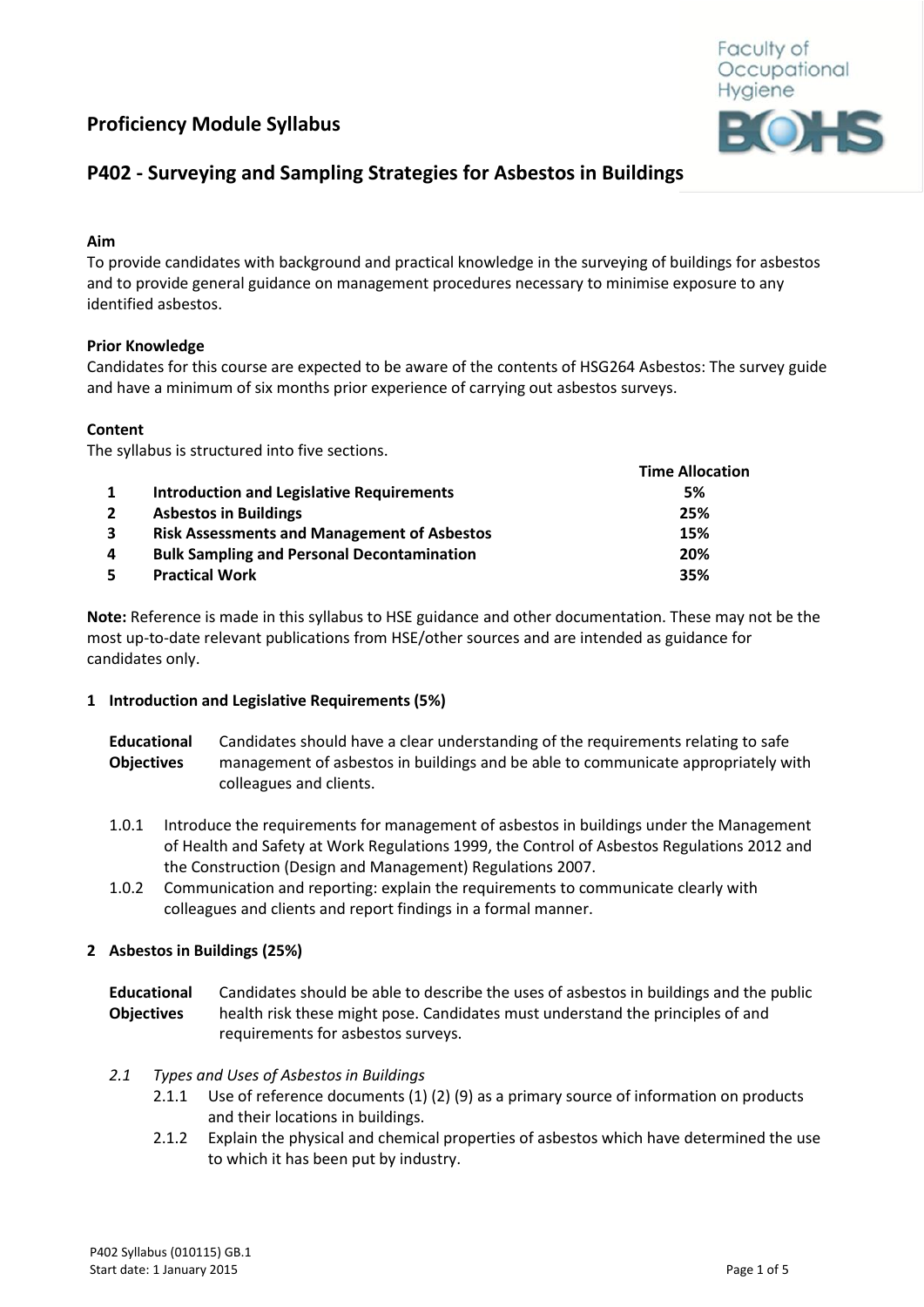- 2.1.3 Discuss the three types of asbestos which have found significant commercial use (Amosite, Chrysotile and Crocidolite) in relation to sprayed and thermal insulation, insulating boards, coatings, cement products and other reinforced products (eg vinyl tiles, roofing felts) commonly used in building construction.
- 2.1.4 Describe the full range of health effects ranging from the benign (pleural plaques) to the terminal (mesothelioma) in the light of results from epidemiological studies carried out on asbestos workers. Review influential publications. Cover dose-response relationships, the effects of smoking whilst working with asbestos and the risks to health from low-level exposure.
- 2.1.5 Discuss the uses and composition of other asbestos products likely to be used or found inside buildings on plant, machinery or domestic appliances (eg textiles, friction materials, seals, gaskets etc).
- 2.1.6 Describe the use and occurrence of the other types of asbestos particularly as possible contaminants in other minerals.

# *2.2 Surveys of Asbestos-Containing Materials in Buildings*

- 2.2.1 Discuss the types of survey which can be carried out.
- 2.2.2 Discuss how to plan, organise and conduct surveys. The importance of the survey plan, what information should be collected and included within the plan and the requirement to involve the client in this process.
- 2.2.3 Discuss what parameters need to be assessed and recorded during the survey. i.e. location, product type, accessibility, condition, surface treatment, materials which could be confused as containing as asbestos.
- 2.2.4 Discuss typical errors and how to present results and record location of asbestos containing materials, including the use of caveats and the requirement for these to be site specific and not generic.
- 2.2.5 Discuss the level of access required for each type of survey and the potential for a phased approach for demolition/refurbishment surveys.
- 2.2.6 Discuss the quality control measures which the client will be expected to implement following receipt of survey reports.
- 2.2.7 Discuss the various safety precautions required during survey work including an initial risk assessment and PPE requirements.
- 2.2.8 Discuss the detailed reporting requirements for asbestos surveys.

# **3 Risk Assessments and Management of Asbestos (15%)**

**Educational Objectives** Candidates should understand the risk assessment and risk management strategies and their role in reducing health risks.

# *3.1 Risk Assessment of Asbestos-Containing Materials in Buildings*

- 3.1.1 Examine the purpose and strategies for risk assessment of asbestos containing materials in buildings and the compilation of asbestos registers. Outline the types and sources of information required and discuss the uses to which this information is put.
- 3.1.2 Describe the different assessments that are required and how these help determine control actions. Outline possible control actions. Describe common errors in the survey and risk assessment process.

# *3.2 Management of Asbestos-Containing Materials in Buildings*

- 3.2.1 Discuss the steps necessary to manage identified asbestos in buildings i.e. location survey, asbestos register, risk assessment, written plan of control actions.
- 3.2.2 Outline the on-going management actions necessary to minimise exposure to identified asbestos in buildings, ie maintain register, monitor condition, label, restrict access, inform, train, define and use safe systems of work, operate a permit to work system.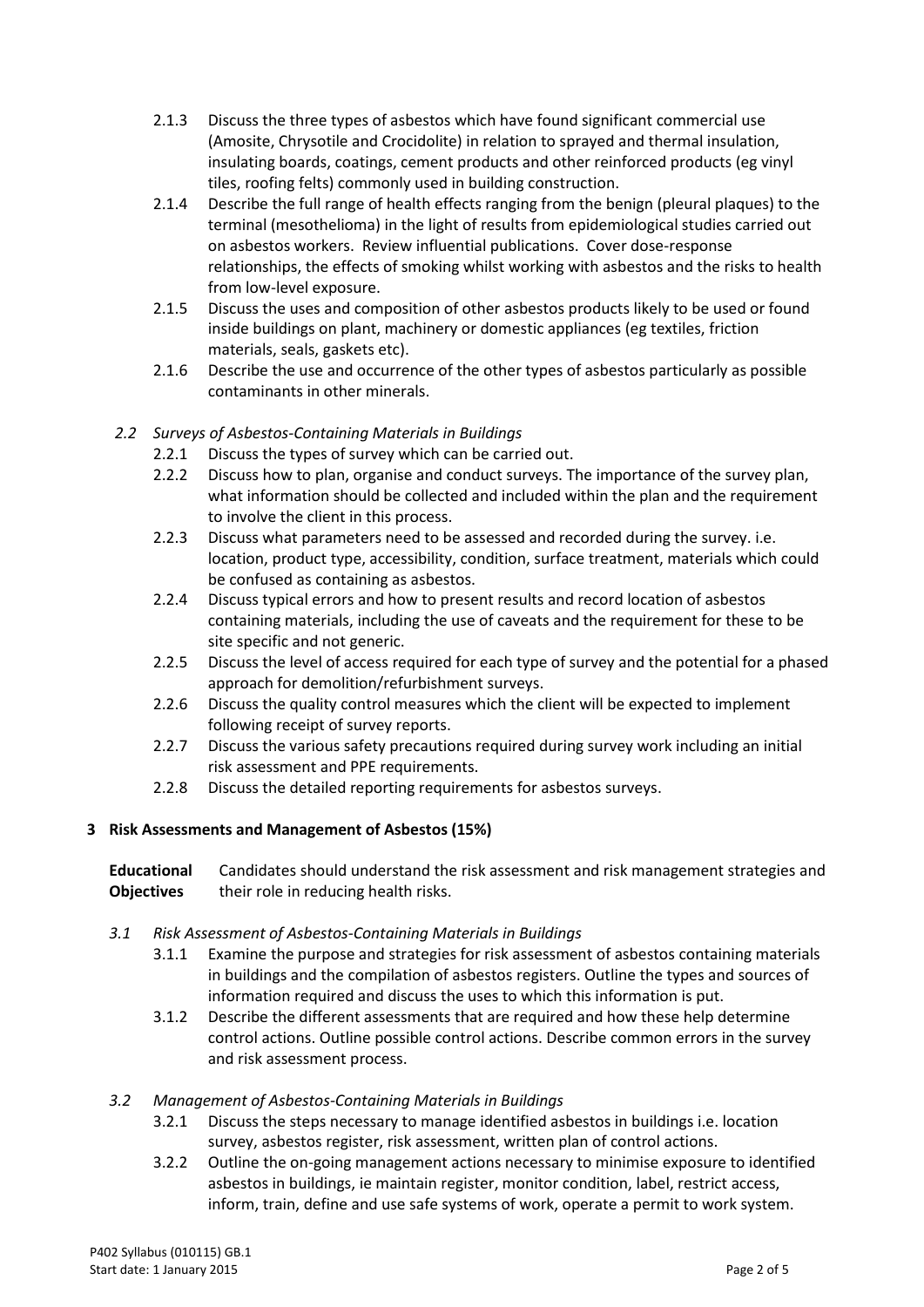# **4 Bulk Sampling and Personal Decontamination (20%)**

**Educational Objectives** Candidates should have a detailed knowledge of the approved methods for sampling of bulk asbestos along with the situations where segregation may be required. In addition candidates should have a good understanding of suitable PPE/RPE to be used and the methods for personal decontamination.

- 4.0.1 Outline the numerous reasons for bulk sampling ranging from the collection of one small sample for identification purposes through to a complete survey of a building in order to compile an asbestos register.
- 4.0.2 Discuss the quality and quantity of information required to enable valid conclusions to be reached and relevant recommendations to be made.
- 4.0.3 Discuss sampling strategies for all types of asbestos containing materials i.e. spray coatings, pipe insulation, insulating board, ceiling tiles, cement materials.
- 4.0.4 Describe fully the techniques used and precautions required when collecting bulk samples.
- 4.0.5 Discuss face fit testing, the selection and use of PPE and RPE, its place in the control hierarchy and likely protection it affords.
- 4.0.6 Discuss transit and decontamination procedures that may need to be followed and medical records that may need to be kept together with other risk assessments that may be necessary.

# **5 Practical Work (35%)**

Practical work must be carried out to provide candidates with all practical knowledge as outlined below:

- *5.1 Surveying Knowledge (30%)*
	- 5.1.1 Identifying the presence of asbestos and its types in different locations.
	- 5.1.2 Understanding of buildings and structures.
- *5.2 Surveying and Sampling Techniques (30%)*
	- 5.2.1 Level of intrusion required for the different types of survey.
	- 5.2.2 Situations where segregation would be necessary plus the appropriate methods to achieve this.
	- 5.2.3 Sampling protocol and strategies.
	- 5.2.4 Procedures for taking samples from a range of products and locations.
- *5.3 Safety Requirements for Surveying (15%)*
	- 5.3.1 Personal protection and safety including requirements of risk assessments.
	- 5.3.2 The range of appropriate PPE and RPE and techniques for decontamination.

## *5.4 Post Survey Evaluation (25%)*

- 5.4.1 Calculation of material assessments.
- 5.4.2 Calculation of priority assessments.
- 5.4.3 Advice to building managers and occupiers.
- 5.4.4 Reporting requirements.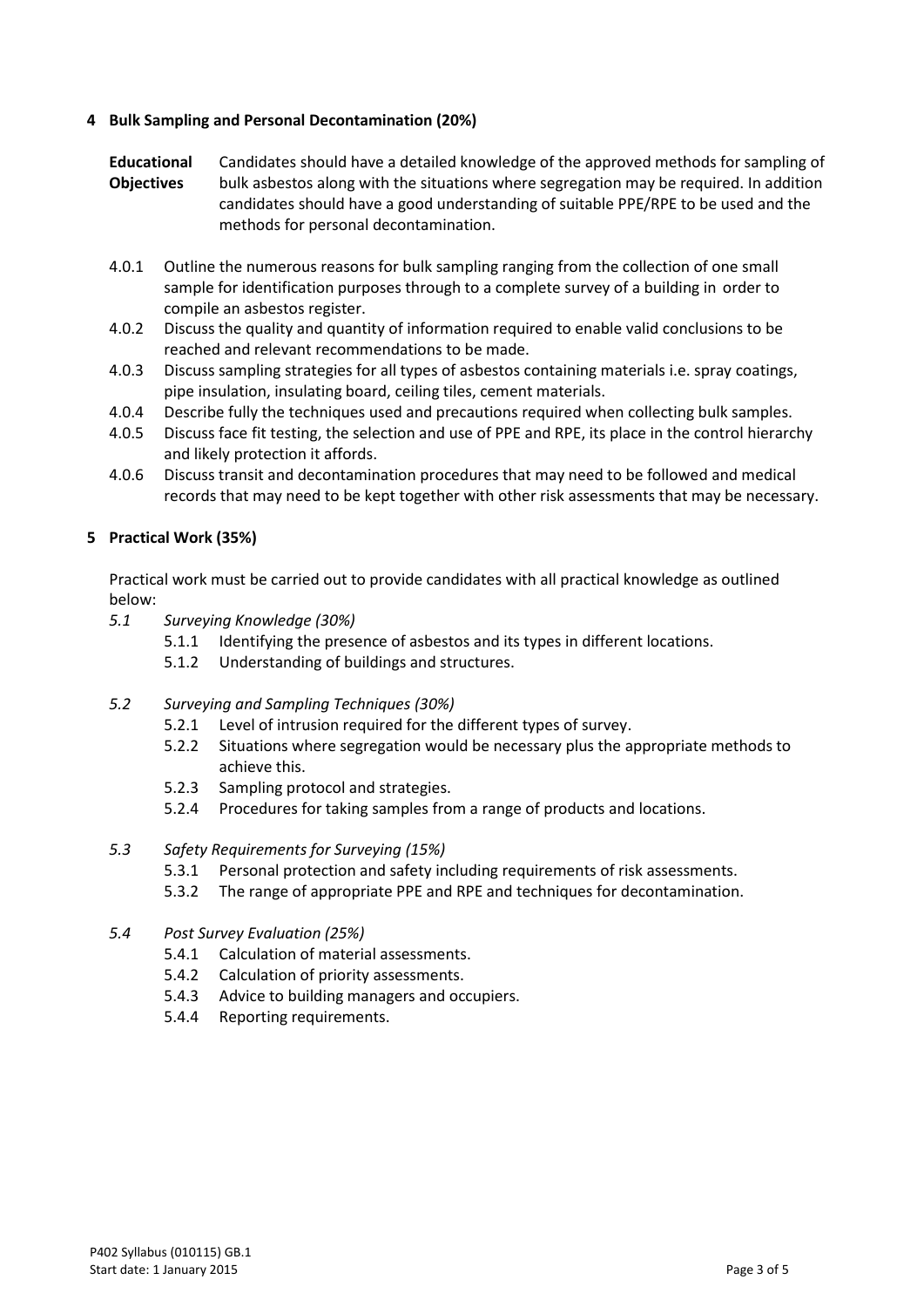## **Relevant Documents**

- (1) HSG264 (2012) Asbestos: The survey guide
- (2) Asbestos and man-made mineral fibres in buildings: Practical Guidance, Thomas Telford DETR (1999)
- (3) HSG53 (2013) Respiratory protective equipment at work: A practical guide
- (4) HSG247 (2006) Asbestos: The licensed contractors' guide
- (5) HSG227 (2002) A comprehensive guide to managing asbestos in premises
- (6) Managing asbestos in buildings: A brief guide (2012) INDG223(rev5)
- (7) HS248 (2005) Asbestos: The analysts guide for sampling, analysis and clearance procedures
- (8) L143 (2013) Managing and working with asbestos. Control of Asbestos Regulations 2012, Approved Code of Practice and guidance
- (9) Bill Sanderson (2007), Asbestos for Surveyors  $2^{nd}$  edition, EG Books

## **Course Length**

This course will require approximately 16 hours of study time, of which at least 12 hours will be taught (teaching and formative practical assessment) and 4 hours will be independent (in the candidates' own time).

#### **Examinations and Assessment**

Candidates are required to pass all of the following parts (A, B and C below) to be awarded the module.

## **A Formative Practical Assessment**

The formative practical assessment is carried out by the training provider during the course. It enables candidates to demonstrate:

- knowledge of health and safety issues involved in surveying and bulk sampling of asbestos-containing materials,
- skills in taking samples of different types of asbestos-containing materials commonly used in buildings. (NB: materials that actually contain asbestos are not used in this assessment).

Further information about the formative practical assessment is published in the following document on the BOHS website[: http://www.bohs.org/education/examinations/proficiency](http://www.bohs.org/education/examinations/proficiency-modules/)[modules/](http://www.bohs.org/education/examinations/proficiency-modules/)

Formative Practical Assessment: Guidance for Tutors and Candidates

## **B Written Theory Examination**

This is a closed-book examination comprising 40 short-answer questions to be answered in two hours. The examination covers sections 1 to 4 of the syllabus in proportion to the time allocation given on the front page the syllabus. The examination is overseen by a BOHS invigilator.

## **C Written Practical Examination**

This is an open-book practical examination with up to 35 questions, illustrated with photographs, to be answered in two hours. The examination covers section 5 of the syllabus in proportion to the time allocation shown in section 5. Candidates are permitted to access relevant reference material but not electronic databases. Communication between candidates is not permitted. The examination is overseen by a BOHS invigilator.